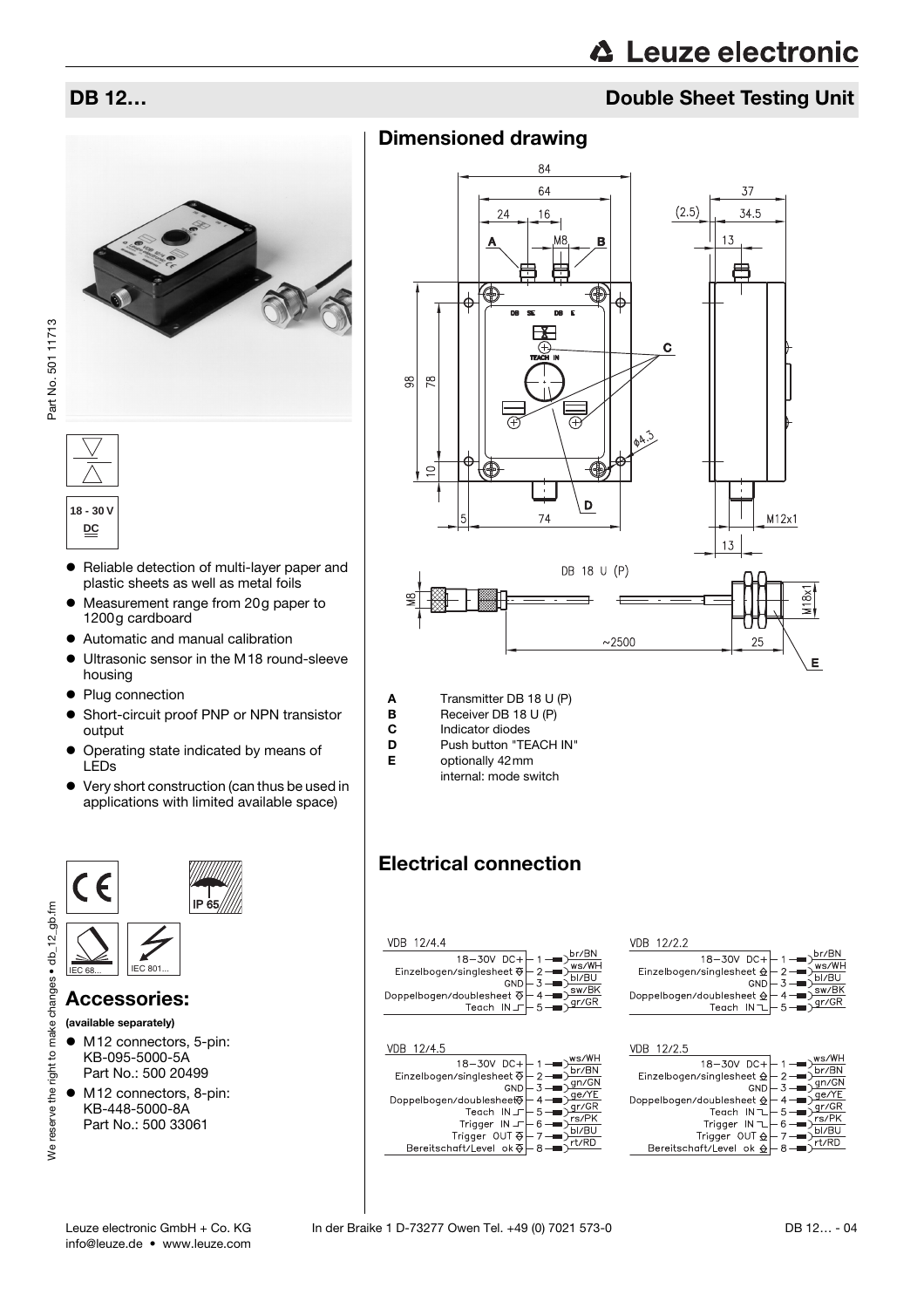# **A** Leuze electronic

DB 12…

**Tables** 

## **Specifications**

Sensor data **DB18 UP** VDB 12/4 .4<br>
Operating range 20 ... 60mm Operating range 20 ... 60mm<br>
Converter frequency 200kHz ±2% Converter frequency 200kHz  $\pm 2\%$ <br>
200kHz  $\pm 2\%$ <br>
200kHz  $\pm 2\%$ Sound cone

Timing Switching frequency and the state of the state of the state of the 200Hz min. 5 ms Input pulse<br>
Delay before start-up<br>
Delay before start-up<br>
Start and Start and Start and Start and Start and Start and Start and Start and Start and Start and Start and Start and Start and Start and Start and Start and Sta Delay before start-up

Electrical data Operating voltage  $U_B$ 

Residual ripple Bias current<br>Switching output

Signal voltage high/low Output current max. 200mA per output TEACH-/TRIGGER input  $R_{\text{in}} = 10k\Omega$ TEACH-/TRIGGER input<br>TEACH-/TRIGGER input<br>ZEACH-/TRIGGER IN active/not active  $\geq 6V / 52V$ 

TEACH-/TRIGGER IN duration TEACH IN delay 1)

#### Indicators

LED A, flashing green<br>LED B, yellow<br>LED C, red

## **Mechanical data**<br>Housing

#### Environmental data

Ambient temp. (operation/storage) Protective circuit 2)

VDE safety class III<br>Protection class III P 65 Protection class and the control of the control of the control of the CD in the CD in the CD in the CD in the CD in the CD in the CD in the CD in the CD in the CD in the CD in the CD in the CD in the CD in the CD in the CD Standards applied

1) Only applies for automatic calibration during sheet movement

2) 1=transient protection, 2=polarity reversal protection, 3=short circuit protection

tor, 3-pin

## Order guide

|                                                                                                                                                        | <b>Type</b>                              | Part No.               |
|--------------------------------------------------------------------------------------------------------------------------------------------------------|------------------------------------------|------------------------|
| Sensor pair M18 x 25mm<br>Sensor pair M18 x 42mm                                                                                                       | DB 18 UP.1-25,2500<br>DB 18 UP.1-40.2500 | 501 08998<br>501 08997 |
| Amplifier (PNP switching output)                                                                                                                       | VDB 12/4.4                               | 500 37525              |
| Amplifier (PNP switching output)<br>Same output behaviour as VDB 12/4<br>i.e. the single sheet output is not active when a<br>double sheet is detected | VDB 12/4.4.1                             | 501 02349              |
| Amplifier with TRIGGER input<br>(PNP switching output)                                                                                                 | VDB 12/4.5                               | 500 38111              |
| Amplifier with TRIGGER input<br>(NPN switching output)                                                                                                 | VDB 12/2.5                               | 500 40886              |
| Amplifier with switching delay                                                                                                                         | VDB 12/2.2                               | 500 33383              |

18 ... 30VDC<br>(incl. residual ripple)<br> $\leq$  15% of U<sub>B</sub> Suite Countries<br>
Switching output<br>
Switching output<br>
Switching output<br>
Eunction<br>
2 PNP transistor outputs<br>
Single sheet detected. E T. H. Hanslett, single sheet detected,  $or \geq 1$  sheet double sheet detected, or  $\geq$  2 sheets<br>  $\geq$  (U<sub>B</sub>-2V)/ $\leq$  2V<br>max. 200mA per output or not connected<br>max. 100ms approx. 300ms for S2="0"

LED A, green double sheet testing unit ready<br>teach-in event LED B, yellow single sheet detected LED C, red double sheet detected

nickel-faced brass aluminum, powder coated black<br>400g Weight 30g 400g Connection type 2.5m cable with M8 connec-M12 connector, 5-pin

> -40°C … +70°C  $1,2,3$

# **Diagrams**

**Note**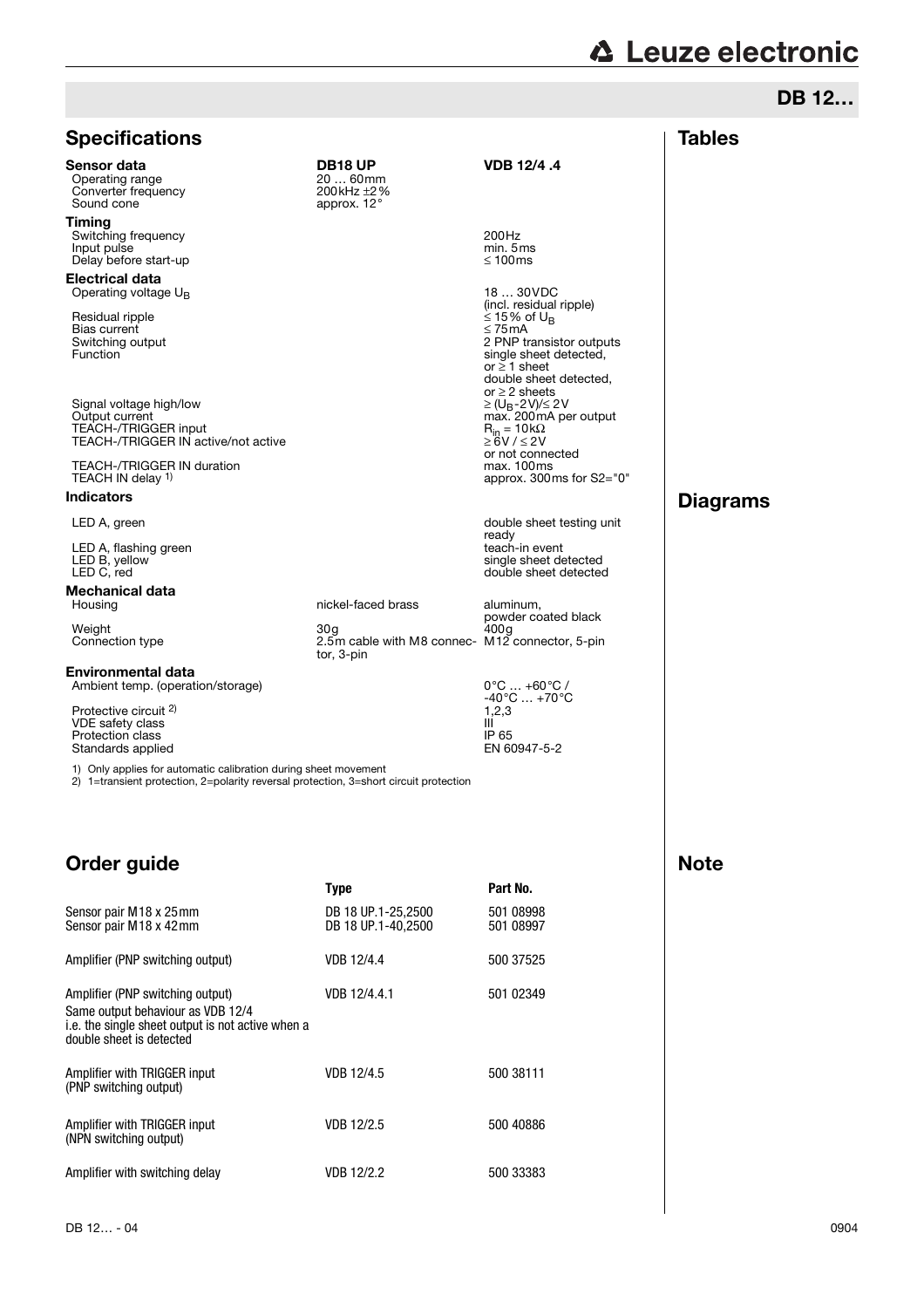A Receiver

**B** Angle of inclination **C** Sheet material<br>**D** Transmitter **Transmitter** 

## DB 12…

## Technical data for other types

#### Additions and differences compared to VDB 12/4

Switching output 2 NPN transistor outputs<br>
TEACH IN/TRIGGER active/not active  $\leq$  2V/ $\geq$  6V or not connected<br>
Response delay for double sheet output 0 ... 100ms, adjustable TEACH IN/TRIGGER active/not active Response delay for double sheet output

LED D, yellow<br>LED E, yellow<br>LED F, red

VDB 12/2.2

VDB 12/4.5 VDB 12/2.5 Switching output 1 PNP transistor outputs 4 PNP transistor outputs 4 NPN transistor outputs<br>
Function and the single sheet detected single sheet detected 4 PNP transistor outputs<br>single sheet detected<br>double sheet detected TRIGGER IN pulse duration <br>
LED D, yellow and the company of the company of the company of the company of the company of the company of the company of the company of the company of the company of the company of the compan inquiry signal TRIGGER IN inquiry signal TRIGGEF<br>
double sheet triggered double sheet triggered LED F, red<br>
Connection type and the double sheet triggered double sheet triggered double sheet triggered double sheet triggered<br>
M12 connection type M12 connection and M12 connection of the M12 connection of the M12 connec M12 connector, 8-pin

double sheet detected double sheet detected TRIGGER OUT double sheet triggered <sup>1)</sup> double sheet triggered and the testing unit ready 3) and the sheet testing unit ready <sup>3)</sup> double sheet testing unit ready <sup>3)</sup> double sheet triggered  $^{2}$ )<br>double sheet testing unit ready  $^{3}$ )

1) Gets set during low/high transition of the TRIGGER IN input and reset when the measurement field becomes vacant.

Trigger delay ≤1ms, i.e., response time from edge until switching of the switching output is ≤1ms

2) Gets set during high/low transition of the TRIGGER IN input and reset when the measurement field becomes vacant.

Trigger delay ≤1ms, i.e., response time from edge until switching of the switching output is ≤1ms 3) Gets set when the operating voltage is applied, subject to sufficient signal level at receiver

## Controls and indicators

- **A** Green LED<br>**B** Yellow LED
- Yellow LED
- C Red LED<br>D Yellow LI
- 
- **D** Yellow LED<br>**E** Yellow LED Yellow LED
- F Red LED
- G Response delay: adjustment of switching delay (for VDB 12/2.2 only)
- **S1** Switch: Teach/Ref. constant<br> **S2** Switch: Teach man /auto
- Switch: Teach man./auto

VDB 12/4.4 VDB 12/2.2



VDB 12/4.5 VDB 12/2.5



## Mounting and notes



#### **Note**

 $\bullet$  When aligning transmitter and receiver, care must be taken to align them as exactly as possible. To achieve proper functionality, the sensors must be tilted towards the normal by an angle "B".

| <b>Sheet material</b>                     | Recomm. angle of inclination B |                            |                        |
|-------------------------------------------|--------------------------------|----------------------------|------------------------|
|                                           | n∘                             | $15^{\circ}$ 25 $^{\circ}$ | $25^\circ$ 35 $^\circ$ |
| Standard paper up to 150 g/m <sup>2</sup> |                                |                            |                        |
| Cardboard                                 |                                |                            |                        |
| <b>Plastics</b>                           |                                |                            |                        |